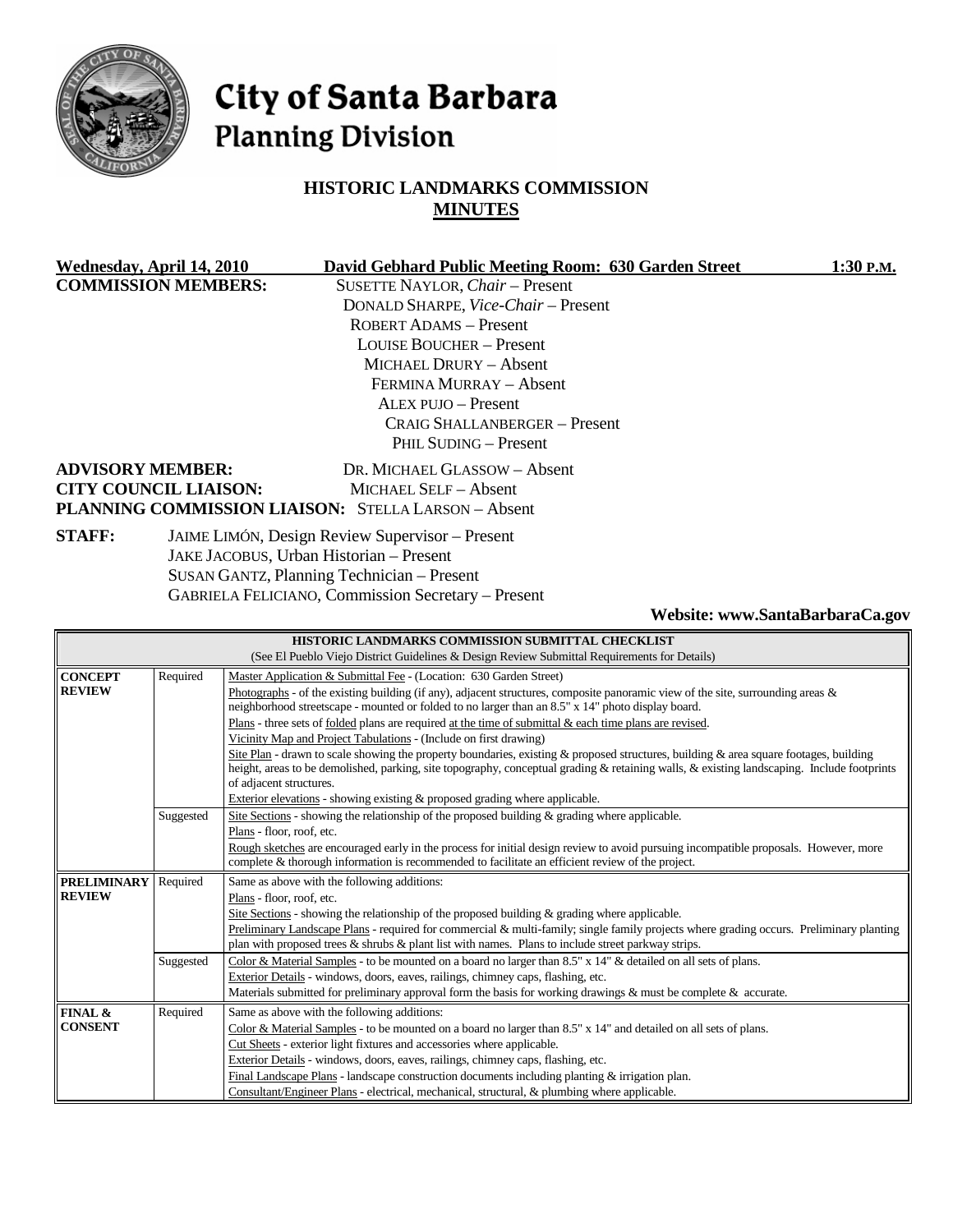## **PLEASE BE ADVISED**

- \*\* All approvals made by the Historic Landmarks Commission (HLC) are based on compliance with Municipal Code Chapter 22.22 and with adopted HLC guidelines. Some agenda items received a mailed notice and were subject to a public hearing.
- \*\* The approximate time the project would be reviewed was listed to the left of each item on the agenda; and now the actual time is shown. It was suggested that applicants arrive 15 minutes early. The agenda schedule was subject to change as cancellations occurred. Staff would have notified applicants of time changes.
- \*\* The applicant's presence was required. If an applicant was not present, the item would be postponed indefinitely. If an applicant cancelled or postponed an item without providing advance notice, the item would be postponed indefinitely and would not be placed on the following HLC agenda. In order to reschedule the item for review, the applicant must fill out and file a Supplemental Application Form at 630 Garden Street (Community Development Department) and submit appropriate plans.
- \*\* The Commission may grant an approval for any project scheduled on the agenda if sufficient information has been provided and no other discretionary review is required. Substitution of plans is not allowed, if revised plans differing from the submittal sets were brought to the meeting, motions for preliminary or final approval would be contingent upon staff review for code compliance.
- \*\* Concept review comments are valid for one year. A Preliminary approval is valid for one year from the date of the approval unless a time extension has been granted. A Final approval is valid for two years from the date of final action unless a time extension has been granted or a Building Permit has been issued.
- \*\* The Commission may refer items to the Consent Calendar for Preliminary and Final Historic Landmarks Commission approval.
- **\*\* Decisions of the HLC may be appealed to the City Council. For further information on appeals, contact the Planning Division Staff or the City Clerk's office. Appeals must be in writing and must be filed with the City Clerk at City Hall within ten (10) calendar days of the meeting at which the Commission took action or rendered its decision.**
- \*\* **AMERICANS WITH DISABILITIES ACT:** In compliance with the Americans with Disabilities Act, if you need special assistance to gain access to, comment at, or participate in these meetings, please contact the Planning Division at 805-564-5470. If possible, notification at least 48 hours prior to the meeting will enable the City to make reasonable arrangements in most cases.
- **\*\* AGENDAS, MINUTES and REPORTS:** Copies of all documents relating to agenda items are available for review at 630 Garden St. and agendas and minutes are posted online at www.SantaBarbaraCa.gov/hlc. **Materials related to an item on this agenda submitted to the HLC after distribution of the agenda packet are available for public inspection in the Community Development Department located at 630 Garden St., during normal business hours.** If you have any questions or wish to review the plans, please contact Susan Gantz, at (805) 564- 5470 between the hours of 8:30 a.m. to 4:00 p.m., Monday through Thursday, and every other Friday. Please check our website under City Calendar to verify closure dates.

#### **LICENSING ADVISORY:**

The Business and Professions Code of the State of California and the Municipal Code of the City of Santa Barbara restrict preparation of plans for certain project types to licensed professionals. Applicants are encouraged to consult with Building and Safety Staff or Planning Staff to verify requirements for their specific projects.

Unlicensed persons are limited to the preparation of plans for:

- $\triangleright$  Single or multiple family dwellings not to exceed four (4) units per lot, of wood frame construction, and not more than two stories and basement in height;
- $\triangleright$  Non-structural changes to storefronts; and,
- Landscaping for single-family dwellings, or projects consisting solely of landscaping of not more than 5,000 square feet.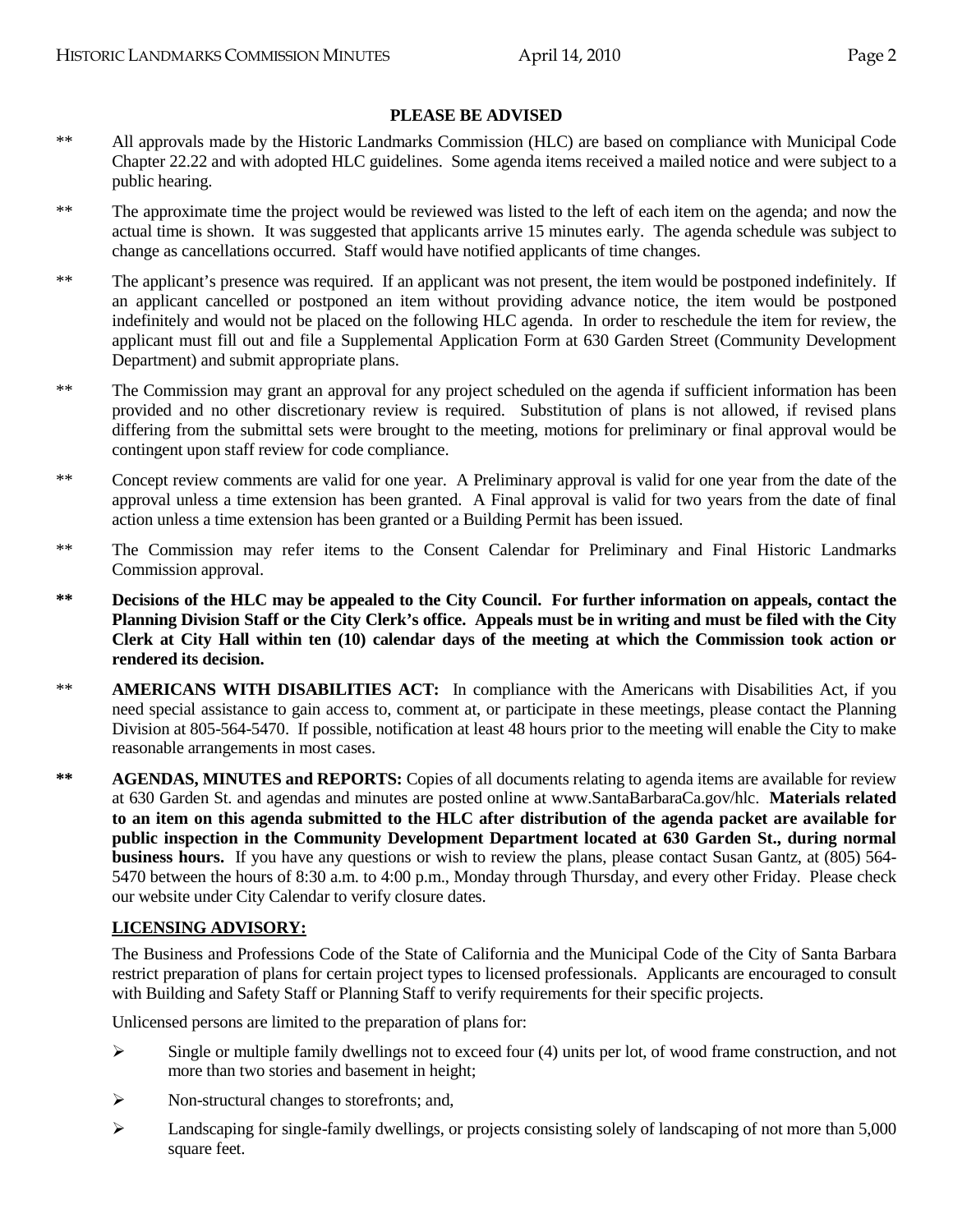# **NOTICE:**

- A. That on Friday, April 9, 2010, at 4:00 P.M., this Agenda was duly posted on the indoor and outdoor bulletin boards at the Community Development Department, 630 Garden Street, and online at www.SantaBarbaraCa.gov/hlc.
- B. This regular meeting of the Historic Landmarks Commission was broadcast live on TV Channel 18 and rebroadcast in its entirety on Friday at 1:00 P.M. A live broadcast could also be seen via personal computer by going to www.santabarbaraca.gov/Government/Video and then clicking City TV-18 Live Broadcast. An archived video copy of this meeting is viewable on computers with high speed internet access by going to www.santabarbaraca.gov/hlc and then clicking Online Meetings.

## **GENERAL BUSINESS:**

A. Public Comment:

No comments.

B. Approval of the minutes of the Historic Landmarks Commission meeting of March 30, 2010.

## **Motion: Approval of the minutes of the Historic Landmarks Commission meeting of March 30, 2010, with corrections.**

Action: Suding/Adams, 6/0/1. (Drury/Murray absent. Sharpe abstained.) Motion carried.

C. Consent Calendar.

**Motion: Ratify the Consent Calendar as reviewed by Donald Sharpe.** 

Action: Pujo/Suding, 7/0/0. (Drury/Murray absent.) Motion carried.

- D. Announcements, requests by applicants for continuances and withdrawals, future agenda items, and appeals.
	- 1. Ms. Gantz announced that Commissioners Drury and Murray would be absent from the meeting.
	- 2. Commissioner Sharpe reported that he and Chair Naylor attended a meeting of the State Courts System with respect to the proposal to enclose the patio and cover it with a skylight at the newer section of the municipal courts building. The Commissioners made comments and suggestions after the applicant's presentation, but the project was approved almost exactly as proposed.
	- 3. Commissioner Adams announced that on Saturday, April 17, the Architectural Foundation of Santa Barbara will be holding its Kids Draw Architecture sketch session. It will take place at the Santa Barbara Historical Museum, 136 E. De la Guerra Street, from 1:00 p.m. to 3:00 p.m.
	- 4. Commissioner Boucher spoke about gooseneck lights for signs in El Pueblo Viejo Landmark District. She mentioned that this type of industrial fixture is not acceptable in EPV. Mr. Limón clarified that language related to that effect can be added to the proposed amendments to the Sign Ordinance and, consequently, the Sign Review Guidelines.
	- 5. Jake Jacobus, Associate Planner/Urban Historian, announced that the City Council Ordinance Subcommittee will be reviewing the proposed revisions to the Conejo Road Landslide area ordinance on Tuesday, April 22, at 12:30 p.m. in Room 15, City Hall second floor.
- E. Subcommittee Reports.

No subcommittee reports.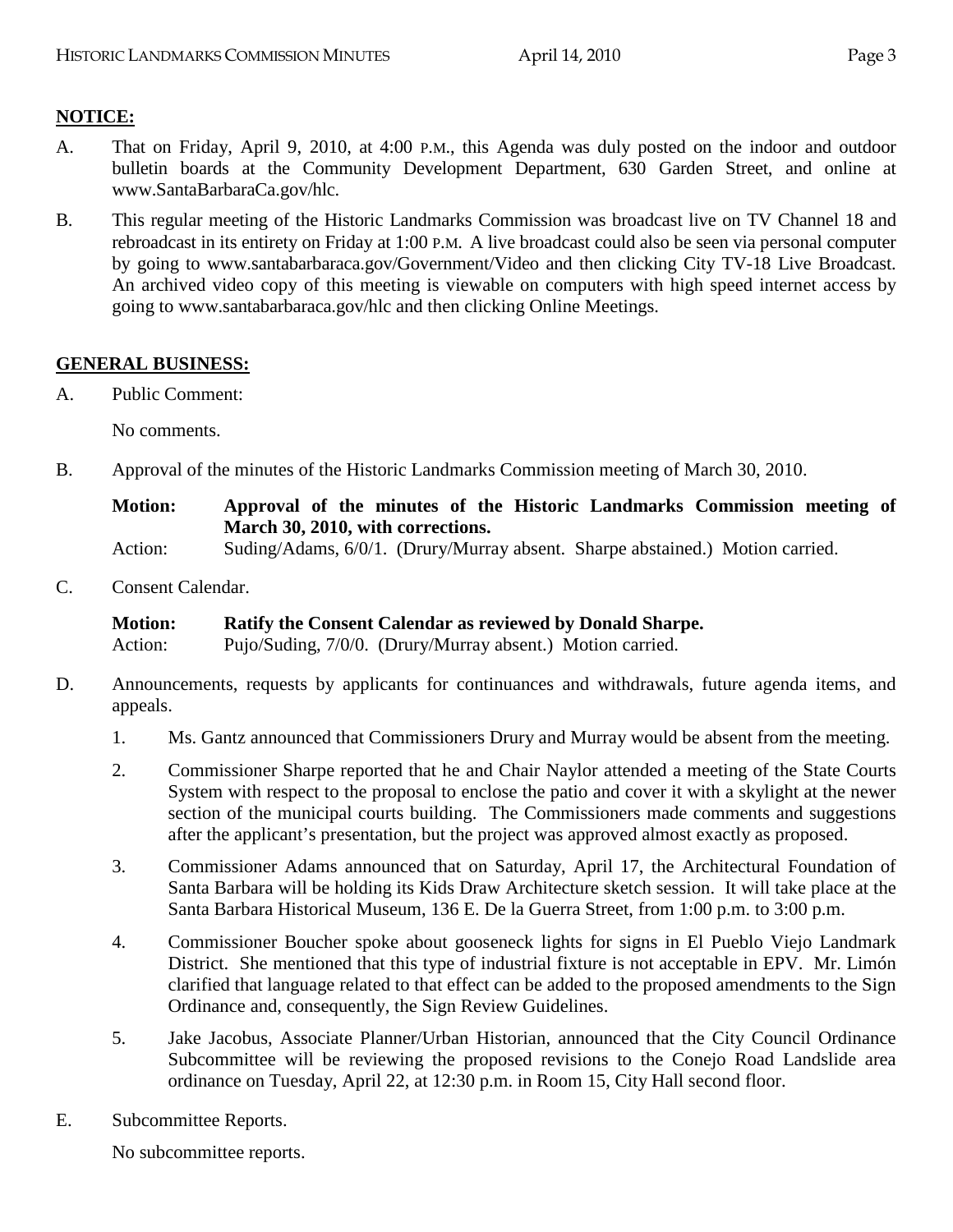## **DISCUSSION ITEM**

# 1. **PLAN SANTA BARBARA GENERAL PLAN UPDATE**

**(1:42)** Staff: Bettie Weiss, City Planner

(Overview discussion regarding review of draft General Plan documents and Draft Environmental Impact Report.)

Present: Bettie Weiss, City Planner

Public comment opened at 2:04 p.m.

Kellam de Forest, local resident, asked whether there is a specific historic resources section being proposed. He also asked about using the words historic or historical rather than "heritage."

Public comment closed at 2:05 p.m.

Discussion held.

## **MISCELLANEOUS ACTION ITEMS**

## 2. **Neighborhood Preservation Ordinance Update Two-Year Review Implementation**

- **(2:09)** Staff: Heather Baker, Project Planner
	- (Review proposed changes to Santa Barbara Municipal Code, Single Family Residential Design Guidelines and Single Family Design Board Guidelines to implement the Neighborhood Preservation Ordinance Update Two-Year Review. Ordinance and SDFB Guideline changes are focused on noticing, design review triggers, staff administrative approvals, parking, subdivision projects, green building standards for large residences, and project time extensions and expirations. Design guideline changes are focused on landscaping, parking, covered outdoor areas, Floor to Lot Area Ratio implementation, glass railings, basements, lighting, and fences.)

Present: Heather Baker, Project Planner

## **SBMC Project Extension and Expiration Procedures**

**(2:17)** Staff: Jaime Limón, Senior Planner

(Proposed sections 22.22.180, 22.68.110, and 22.69.090 clarify how Design Review expirations are handled for projects, in particular for projects with multiple approvals. The proposed project expiration and extension provisions will affect all HLC and SFDB projects, including commercial and multi-family HLC projects.)

## **(The Commission is requested to forward recommendations to the City Council.)**

Present: Jaime Limón, Senior Planner

Public comment opened at 2:24 p.m. and reopened at 2:46 p.m.

Kellam de Forest, local resident, commented about the Community Development Director's extensions that would not require public feedback. Mr. Limón clarified that the Director's role is not being amended, whereas the Director currently only grants one extension.

Wanda Livernois, local resident, commented about appealable timeframe of only ten days.

Tony Vassallo, local resident, commented about the reduction of meetings to review proposed designs.

Public comment closed at 2:28 p.m. and reclosed at 2:49 p.m.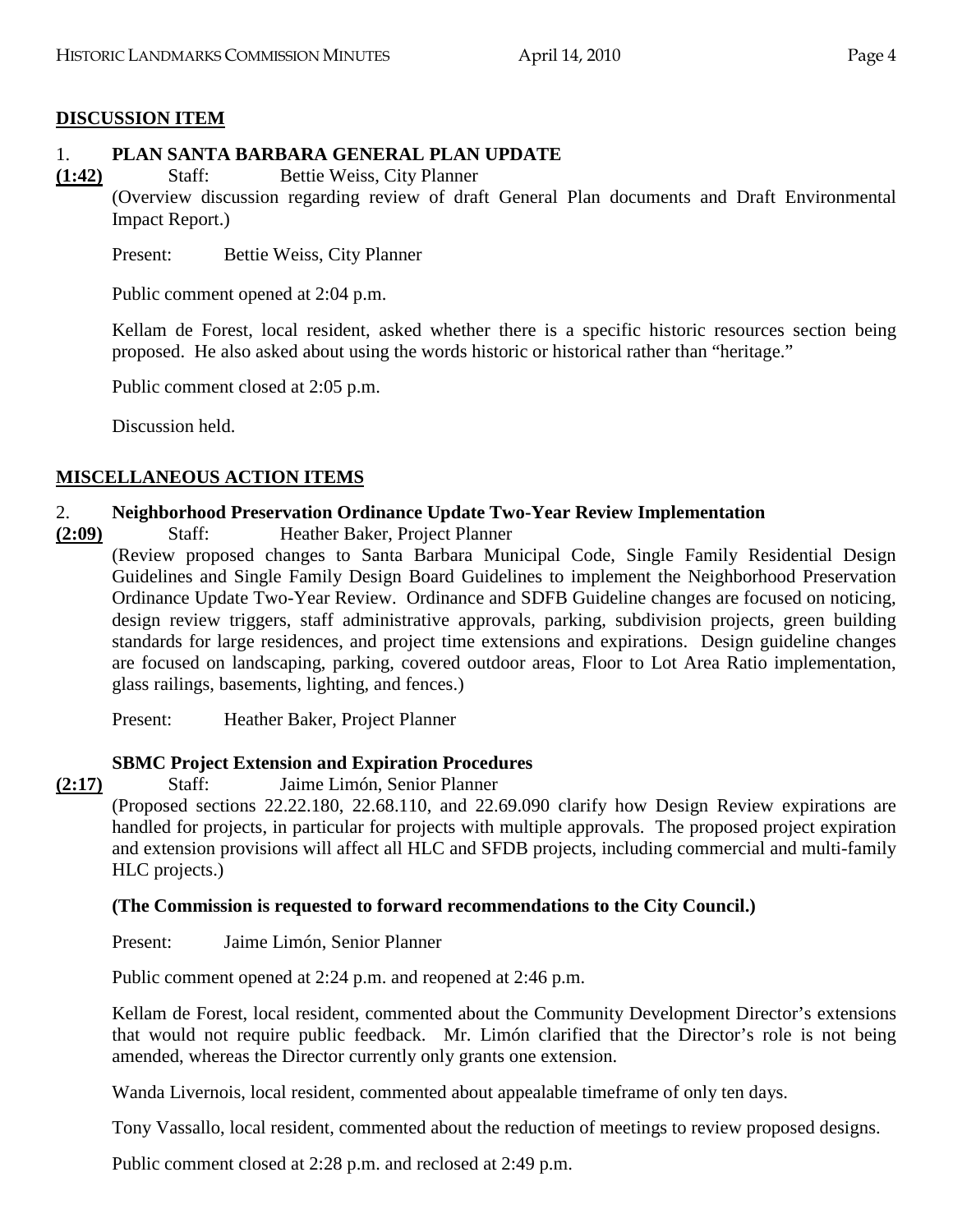**Motion: To recommend that City Council adopt the Neighborhood Preservation Ordinance Update Two-Year Review ordinance changes; and the revised Single Family Residential Design Guidelines and Single Family Design Board Guidelines.**  Action: Pujo/Adams, 6/1/0. (Drury/Murray absent. Suding opposed.) Motion carried.

### **PRELIMINARY REVIEW**

### 3. **517 CHAPALA ST** C-2 Zone

| (2:52) | Assessor's Parcel Number: 037-163-007 |                               |
|--------|---------------------------------------|-------------------------------|
|        | <b>Application Number:</b>            | MST2005-00088                 |
|        | Owner:                                | H&R Investments, LP           |
|        | Architect:                            | Peikert Group Architects, LLC |

(The proposed project consists of a lot merger and the construction of a mixed-use development with six two-bedroom residential condominium units totaling 9,999 square feet (net) and two commercial condominium spaces totaling 2,872 square feet (net). One of the units would be affordable. A modification to allow the 10% open space on the second floor is requested. Seventeen parking spaces are proposed.)

**(Preliminary Approval of the project is requested. Previous Preliminary Approval expired on March 4, 2010. Project requires compliance with Planning Commission Resolution No. 030-06 and with City Council decision of March 4, 2008.)** 

Present: Lisa Plowman and Gordon Brewer, Peikert Group Architects Jaime Limón, Senior Planner

Mr. Limón provided the Commission background information relative to the project's review history and how current regulations and guidelines do not allow for additional time extensions. Therefore, the Preliminary Approval has expired and a new Preliminary Approval is necessary for the project to move forward. Staff recommended that the Commission consider the unique facts and circumstances involving this project, including its valid land use approvals that will not expire until 2012 and to focus the review on verification of remaining design items consistent with the previous direction provided by City Council on March 4, 2008.

Public comment opened at 3:07 p.m.

Tony Vassalo, neighbor, commented about west elevator height, garage plate height, roof top balconies, and requirement for no "B' permits to be allowed on street.

George Ogle, neighbor, commented about the 2008 compatibility study, mountain views obstruction, and guideline violations.

Wanda Livernois, neighbor, commented about the compatibility with the character of the city, the surrounding neighborhood, and adjacent properties; and too little increase of landscape and height reduction.

Kellam de Forest, local resident, commented about compatibility guidelines and no benefit to the city.

Public comment closed at 3:18 p.m.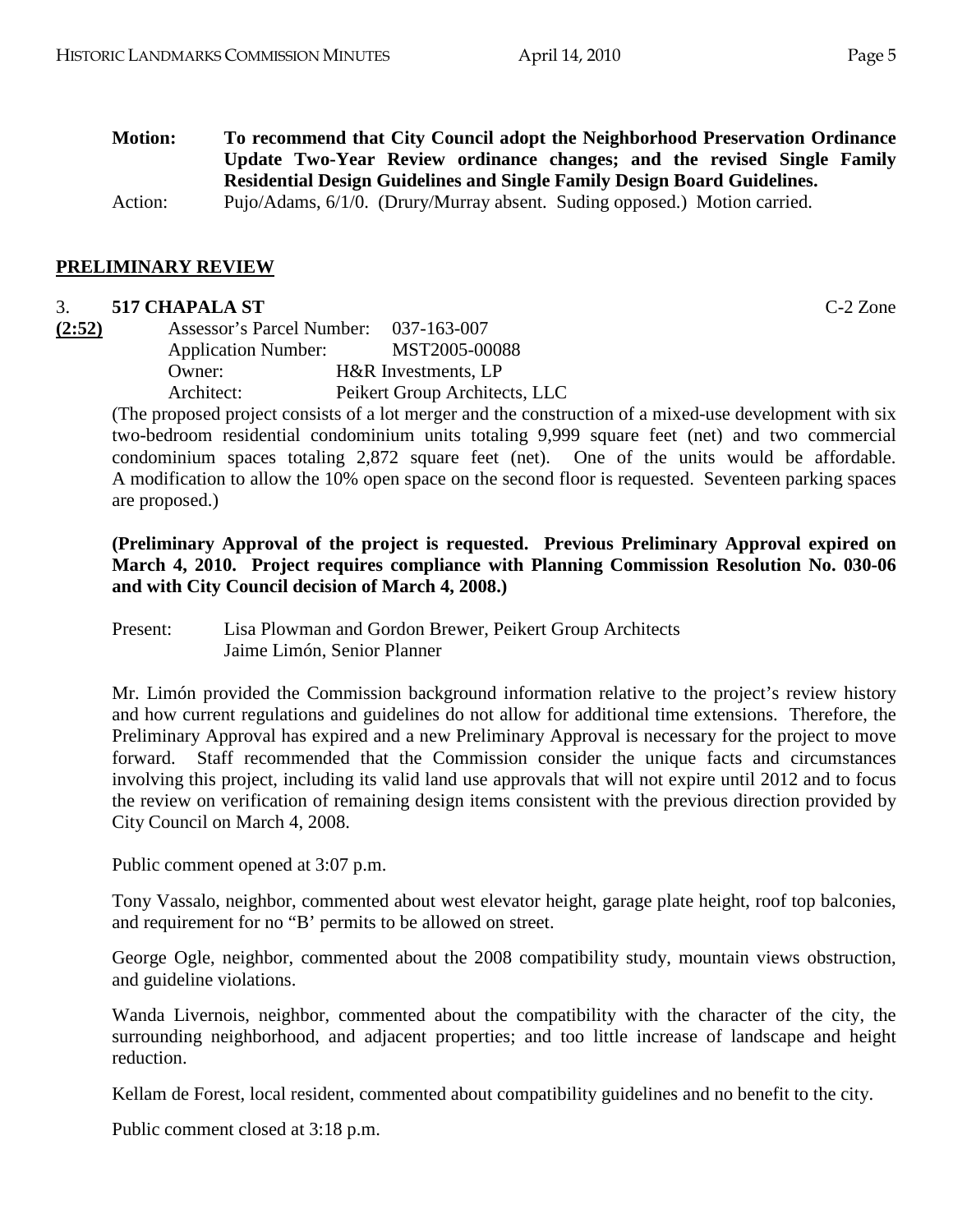# **Motion: Deny the project based on the following:**

- **1.** The preliminary approval has expired.
- **2.** Building design issues related to mass, bulk and scale.
- **3.** Neighborhood compatibility concerns with adjacent Brinkerhoff Landmark District.
- Action: Boucher/Sharpe, 4/3/0. (Naylor/Pujo/Shallanberger opposed. Drury/Murray absent.) Motion carried.

# **\*\* THE COMMISSION RECESSED FROM 3:48 P.M. TO 3:54 P.M. \*\***

# **CONCEPT REVIEW - CONTINUED**

## 4. **410 STATE ST** C-M Zone

 $(3:54)$ 

| Assessor's Parcel Number:                                | 037-212-022          |
|----------------------------------------------------------|----------------------|
| <b>Application Number:</b>                               | MST2010-00087        |
| Owner:                                                   | Tom A. Williams, Jr. |
| Applicant:                                               | Mike Doering         |
| <b>Business Name:</b>                                    | <b>Staples</b>       |
| (Droposed building color changes to an evicting rated at |                      |

(Proposed building color changes to an existing retail store and minor alteration to the stucco wall caps.)

## **(Second Concept Review; referred to Full Board from Consent on March 30, 2010.)**

Present: Tom Williams, Owner Mike Doering, Painter

Public comment opened at 3:59 p.m. and, as no one wished to speak, it was closed.

| <b>Motion:</b> | Final Approval with the following conditions:                                          |  |  |
|----------------|----------------------------------------------------------------------------------------|--|--|
|                | 1. The detail of the parapet and lip under the niche shall match as shown on the plan. |  |  |
|                | 2. All plaster trim color shall match existing building color.                         |  |  |
| Action:        | Suding/Boucher, 7/0/0. (Drury/Murray absent.) Motion carried.                          |  |  |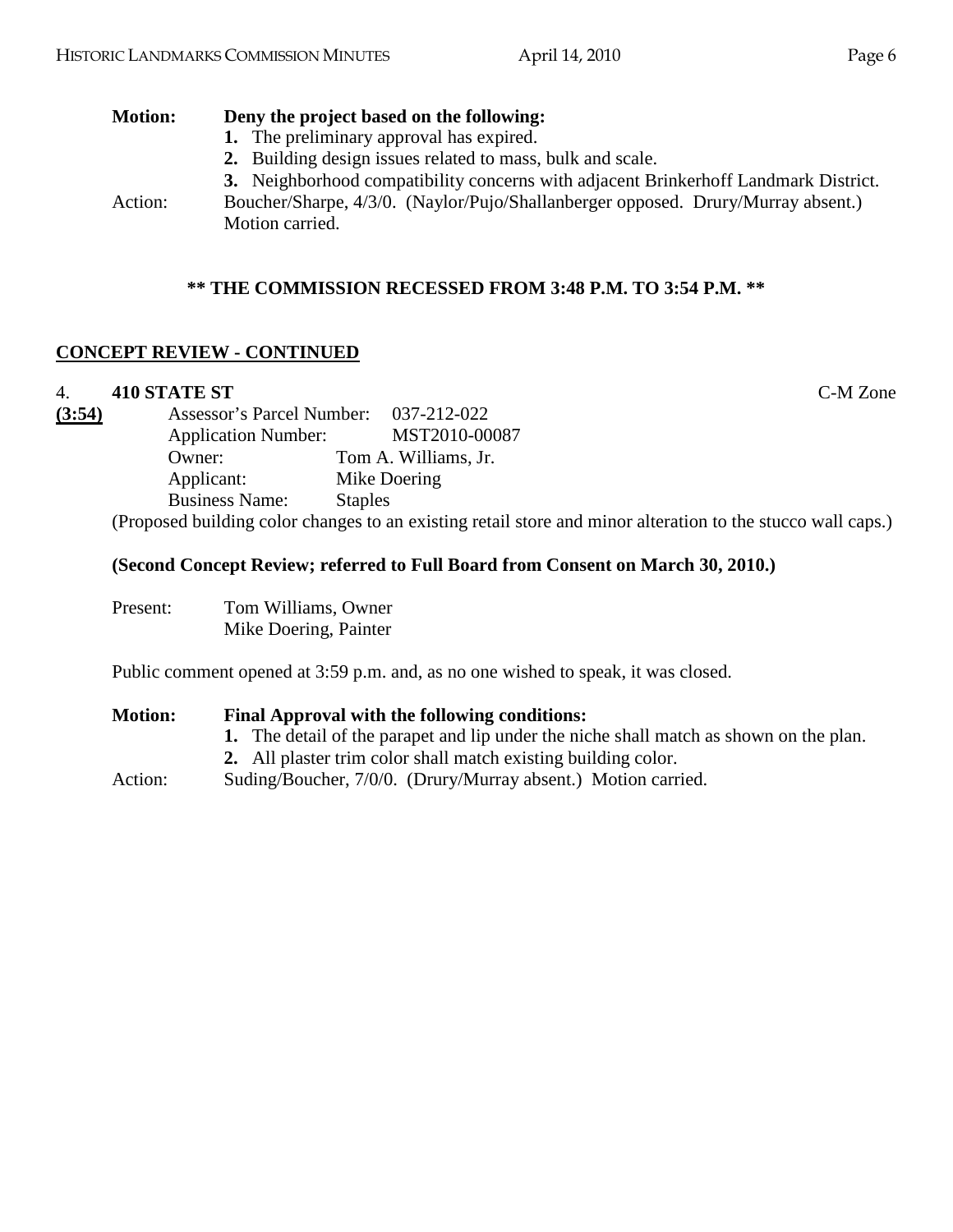## **CONCEPT REVIEW - NEW**

# 5. **228 E VICTORIA ST** C-2 Zone

| (4:10) | Assessor's Parcel Number: 029-122-006<br><b>Application Number:</b> | MST2010-00098                                       |
|--------|---------------------------------------------------------------------|-----------------------------------------------------|
|        | Owner:                                                              | Randee Meehan                                       |
|        | Architect:                                                          | Roberts Design Group Architecture & Interiors, Inc. |
|        | Contractor:                                                         | Andre Schneider Electric                            |
|        | Engineer:                                                           | Thom Hume Consulting Engineers                      |
|        |                                                                     |                                                     |

(Proposal for alterations to an existing commercial building including the following: replace storefront windows; add decorative tile window surrounds; reconfigure entry and add decorative wrought iron gate; alter existing roof parapet and add a pitched tile roof element; install three new windows with decorative tile surrounds on the west elevation; install new exterior light fixture, install new copper downspout; and install four new rooftop skylights. There will be an overall reduction of approximately 68 net square feet of Measure "E" floor area due to the entry reconfiguration. New signage to be reviewed under a separate application.)

# **(Action may be taken if sufficient information is provided.)**

| Present: | Jeremy Roberts, Architect |
|----------|---------------------------|
|----------|---------------------------|

# **Motion: Continued two weeks with the following comments:**

- **1.** This is an interesting proposal and it is supportable.
- **2.** There should be a general toning down, such as treating the west elevation in plaster rather than tile. There is also concern as to how the tile interacts with the existing stone.
- **3.** Revisit the shape of the proposed roof pots, perhaps using a finial or plaster treatment.

Action: Suding/Boucher, 7/0/0. (Drury/Murray absent.) Motion carried.

# **REVIEW AFTER FINAL**

# 6. **424 STATE ST** C-M Zone

| (4:33) |                                                         | Assessor's Parcel Number: 037-212-025 |               |
|--------|---------------------------------------------------------|---------------------------------------|---------------|
|        | <b>Application Number:</b>                              |                                       | MST2008-00346 |
|        | Owner:                                                  |                                       | Ray Mahboob   |
|        | Architect:                                              |                                       | Henry Lenny   |
|        | Agent:                                                  |                                       | John Thyne    |
|        | (Droposel for demolition redegion and reconstruction of |                                       |               |

(Proposal for demolition, redesign, and reconstruction of an existing storefront.)

# **(Review After Final of change to front elevation entailing the removal of two central columns.)**

Present: Henry Lenny, Architect William Lam, Owner

Public comment opened at 4:36 p.m.

Kellam de Forest, local resident, asked about the age of the columns.

Public comment closed at 4:37 p.m.

## **Motion: Final Approval of Review After Final as submitted.**  Action: Shallanberger/Adams, 6/1/0. (Pujo opposed. Drury/Murray absent.) Motion carried.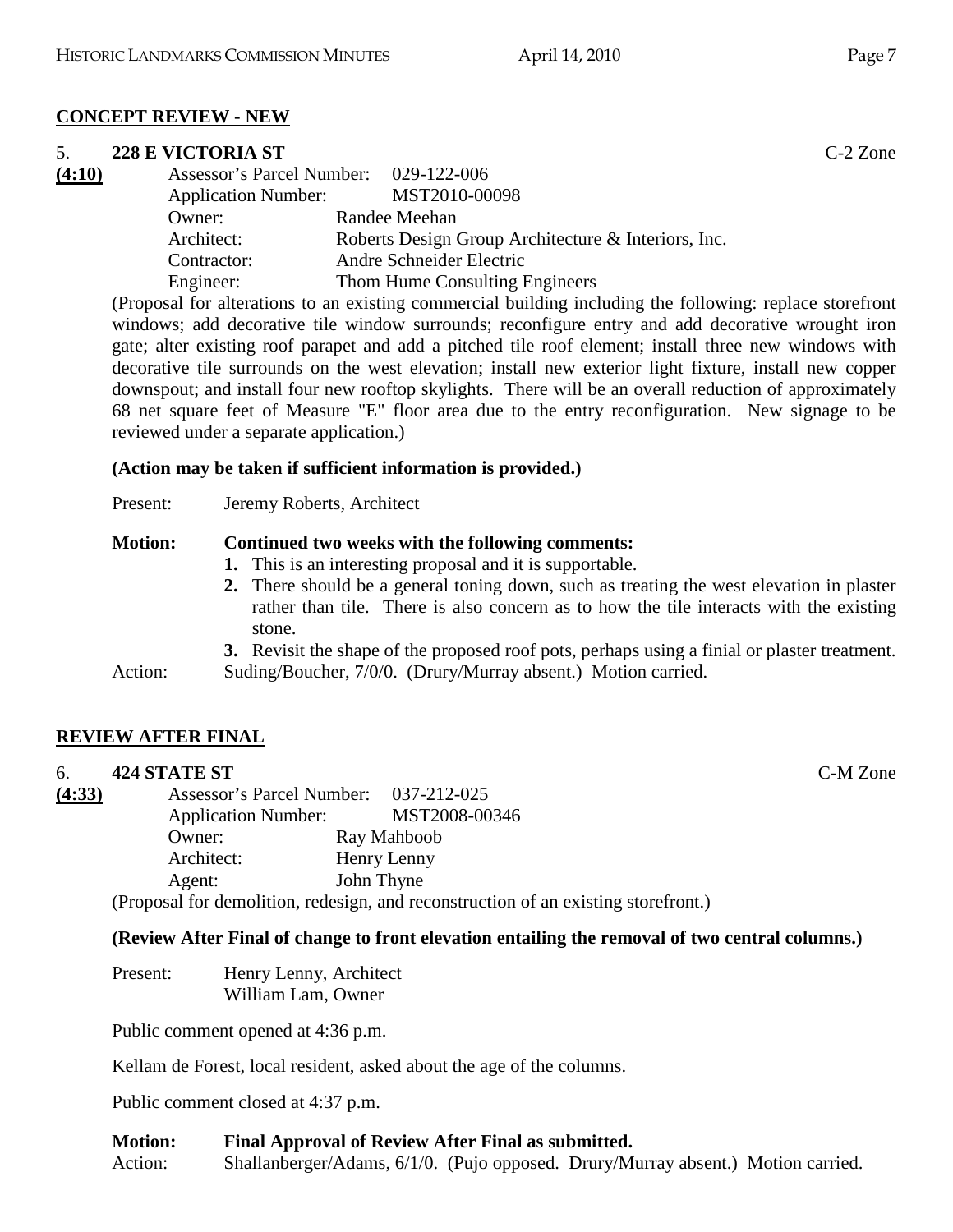## **CONSENT CALENDAR**

#### **REVIEW AFTER FINAL**

#### A. **1210 STATE ST** C-2 Zone

| Assessor's Parcel Number:  | 039-183-019              |
|----------------------------|--------------------------|
| <b>Application Number:</b> | MST2005-00323            |
| Owner:                     | Granada Tower, LLC       |
| Architect:                 | Cearnal Andrulaitis, LLP |

(This is a revised project description: This structure is on the City's List of Potential Historic Resources. Proposal to convert the  $7<sup>th</sup>$  and  $8<sup>th</sup>$ , and a portion of the  $9<sup>th</sup>$ , floors (approximately 6,444 square feet) from office space to two residential condominium units. The project also includes replacing the existing exterior fire escape with a new stair tower, replacing the existing wood frame roof structure with a new steel frame roof structure, constructing a recessed rooftop mechanical equipment well with roof access stairs, adding rooftop dormers and windows, reopening existing window rough openings (two windows each on six floors), adding wrought iron railing at the 7th floor patio on the south elevation, and relocation of a temporary wireless antenna installation frame to the rooftop.)

**(Review After Final for minor revisions to approved tower elevator lobby entry; door design and dedication plaque.)** 

**Final Approval of Review After Final as submitted.** 

#### **FINAL REVIEW**

#### B. **913 STATE ST** C-2 Zone

| Assessor's Parcel Number:  | 039-321-037                                              |
|----------------------------|----------------------------------------------------------|
| <b>Application Number:</b> | MST2009-00524                                            |
| Owner:                     | Aryana Jeans, LLC                                        |
| Architect:                 | Henry Lenny Design Studio                                |
|                            | etructure is on the $City$ 's List of Potential Historic |

(This structure is on the City's List of Potential Historic Resources: "Levy's Shoes." Proposal for a facade remodel to include the replacement of an existing commercial storefront with new steel storefront and wrought iron ornamentation, and relocation of the entry door, enclosing the existing entry area resulting in 63 square feet of Measure "E" floor area.)

#### **(Final approval of the project is requested.)**

**Final Approval as submitted.**